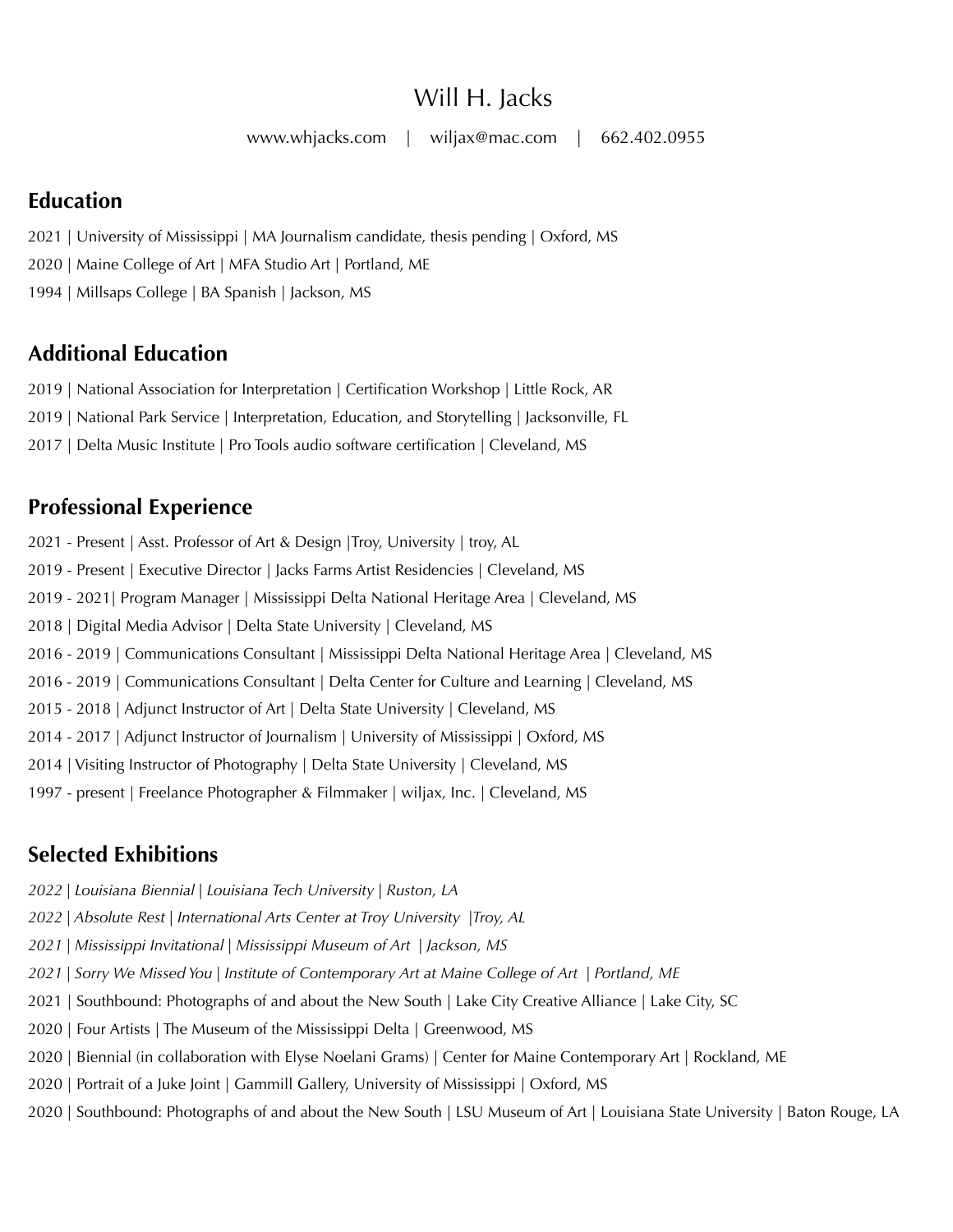- 2020 | Southbound: Photographs of and about the New South | The Mississippi Arts & Entertainment Experience | Meridian, MS 2020 | Southbound: Photographs of and about the New South | Hunter Museum of American Art | Chattanooga, TN 2019 | Poverty & Privilege | William J Clinton Presidential Library and Museum | Little Rock, AR 2019 | Southbound: Photographs of and about the New South | Power Plant Gallery | Duke University | Durham, NC 2019 | Southbound: Photographs of and about the New South | Gregg Museum of Art & Design | NC State University | Raleigh, NC 2018 | Southbound: Photographs of and about the New South | Halsey Institute of Contemporary Art | Charleston, SC 2017 | Faculty Show | Delta State University | Cleveland, MS 2016 | Slow Exposures Mural Exhibition | Concord, GA 2016 | Faculty Show | Delta State University | Cleveland, MS 2015 | Faculty Show | Delta State University | Cleveland, MS 2014 | Faculty Show | Delta State University | Cleveland, MS 2014 | The Art of Delta State University | Northwest Community College | Senatobia, MS 2012 | Slow Exposures Festival | Concord, GA
- 2011 | Slow Exposures Festival | Concord, GA

### **Publications**

2019 | Po' Monkey's: Portrait of a Juke Joint | University Press of Mississippi

#### **Awards & Nominations**

- 2021 | Mississippi Institute for Arts & Letters | Excellence in Photography nominee
- 2020 | Mississippi Institute for Arts & Letters | Excellence in Photography winner
- 2006 | Mississippi Institute for Arts & Letters | Excellence in Photography nominee

#### **Articles & Interviews**

- 2020 | The Mississippi Arts & Entertainment Experience | https://fb.watch/2bwYEMkQt5/
- 2019 | Mississippi Arts Hour | http://msartshour.mpbonline.org/episodes/the-mississippi-arts-hour-will-jacks
- 2019 | Mississippi Civil Rights Museum | https://www.facebook.com/MDAHOfficial/videos/512457062910683/
- 2019 | Garden & Gun | https://gardenandgun.com/articles/portraits-delta-gem-po-monkeys/
- 2019 | Clarion Ledger | https://msbookspage.wordpress.com/2019/10/07/author-q-a-with-will-jacks/
- 2017 | Mississippi Folk Life | http://www.mississippifolklife.org/photo-essays/remembering-po-monkeys-lounge
- 2016 | Lenscratch | http://lenscratch.com/2016/12/will-jacks-the-states-project-mississippi/
- 2013 | The Candid Frame | <http://thecandidframe.blogspot.com/2013/05/the-candid-frame-188-will-jax.html?q=will+jacks>

### **University Courses Taught**

Photojournalism Mulitmedia Storytelling Intro to Analog Photography